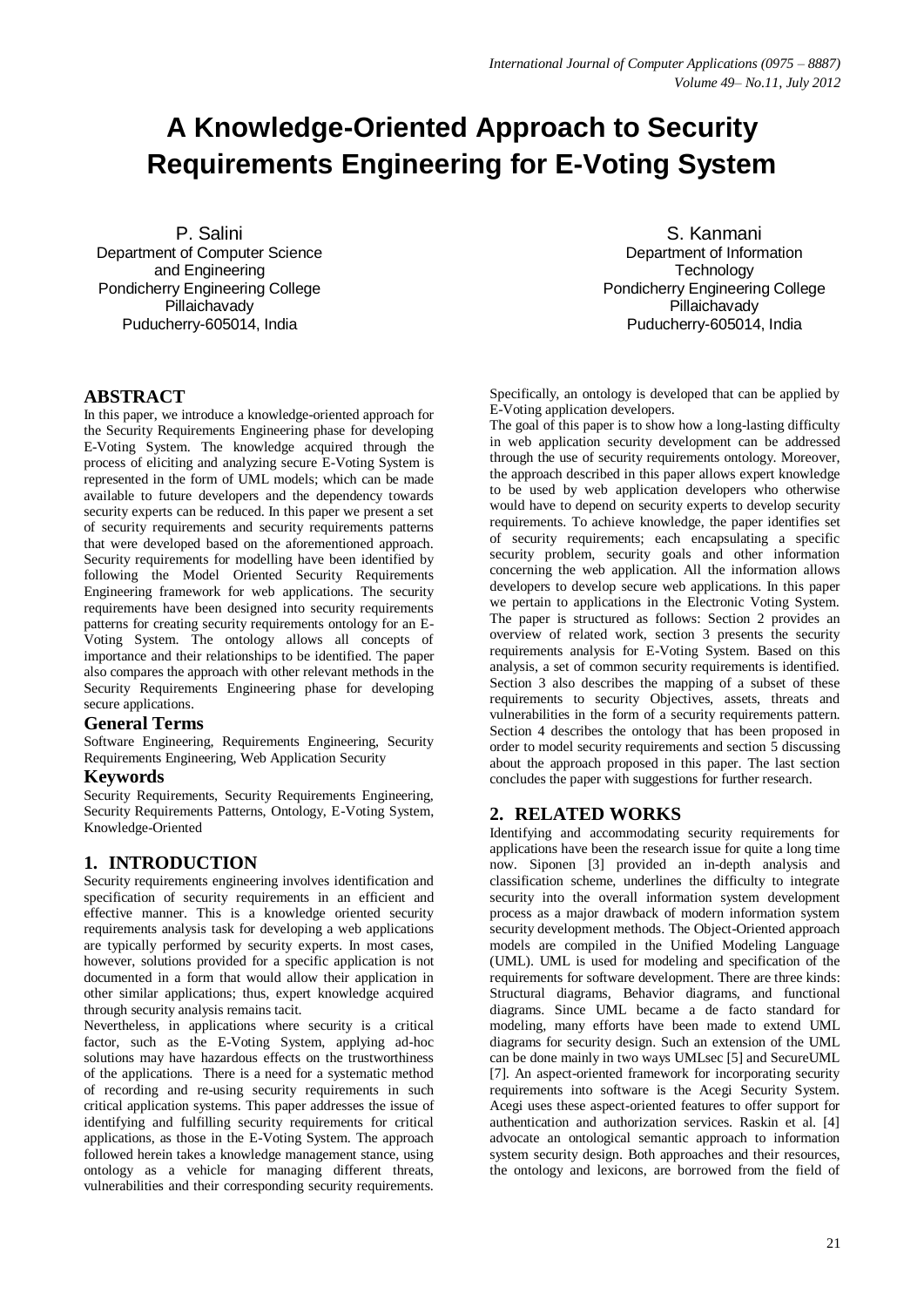solutions to common security requirements. They are an effective method [4] for cataloguing and reusing existing security knowledge, for documenting software with security requirements. Security patterns are specialized design patterns [4]. Documentation as given in [8] may have following headings: pattern name, classification, applicability, motivation, "also known as", implementation, consequences, sample code, known uses and related patterns.

Mouratidis et al. [6] have presented extensions to the wellknown Tropos ontology to enable it to model security issues of agent-based systems. They [6] have introduced the concept of security constraints that allow functional, non-functional and security requirements to be defined together and clearly distinguished. They [6] argue that it's easy to identify security requirements at the earliest requirements stage and propagate them up to the implementation stage using their method. In [12] Andreas Ekelhart et al. simulated threats to corporate assets, considering infrastructure. They also [12] state that effective countermeasure and costs can be calculated quickly without expert knowledge. The main objective of [13] is to amalgamate and extend the security ontologies proposed in Problem Frames and Secure Tropos. A. Chikh et al. In [14] proposes a framework for building a part of Software Requirement Specification related to information security requirements using ontologies. Such a framework [14] allows ensuring information security requirements traceability and reuse.

Karyda et al. [15] uses OWL to propose security ontology with which to develop secure applications. It captures the security knowledge of experts to support the communication between security experts, users and developers and developers use it to include security requirements as well as to support design choices. The proposed ontology is formed of "assets", "countermeasures", "objectives", "persons" and "threats. They validated the defined ontology using nRQL queries. In [16] security ontologies have been proposed. They [16] proposed an analysis and a typology of existing security ontologies and their use for requirements definition. Though many works have been done in developing security ontology, the ontologies are not prepared for reusing and extending. There is also no ontology for security requirements engineering and for security requirements.

# **3. IDENTIFYING SECURITY REQUIREMENTS FOR E-VOTING SYSTEM**

All Electronic Voting System, or E-Voting System, aims to improve the election process in India and to achieve real security system. A typical E-Voting System, as the one considered for the purpose of this paper, provides a secure electronic voting solution for political elections in India. The E-Voting System should allow the voters to cast their vote on chosen candidate, check that only valid users are logging into the voting system, create a database to store votes, provide user information on the system, enable the system to tally votes cast according to candidate voted for, create administration to manage the election system effectively and generate voting results for the administrator to analyze and declare the results. In E-Voting System, security covers the protection of data integrity, anonymity, availability, disclosability authenticity uniqueness, accuracy, transparency, Non-coercibility, confidentiality and privacy. In compliance with personal data protection regulations, the voters must identify themselves to be entitled to vote, admin are identified and have functional access on the system; votes must not be

natural language processing and adjust to the needs of the security domain. Security patterns [4] represent standard associated with voter identity; the vote is secret; each vote is recorded as intended, system cannot be re-configured during operation and operator with records of good behavior; are critical factors towards achieving users' trust and acceptance of E-Voting System. A set of security requirements identified using our improved version of [1], MOSRE Framework for web applications [2] are presented in the following paragraph; these security requirements should be fulfilled in order to develop, reliable and secure E-Voting System.

# **3.1 Eliciting Security Requirements for an E-Voting System**

In the E-Voting System, it is important to ensure that the data like vote, voter's details are kept secret and available to them who are authorized to access it. This is often not easy to achieve since many data related to a voter are delivered or processed through public networks, particularly through the Internet. In our method of analysis we consider threats and vulnerabilities that originate from deliberate actions and aim to violate the fundamental security objectives like confidentiality, integrity and availability as well as secrecy. Adopting our MOSRE Framework for web applications [2], the security requirements that should be considered in the process of developing a secure E-Voting System is identified. To achieve real security, the entire Software Development Life cycle must be security conscious. A Secure Software Development Life Cycle process (SSDLC) takes threats, vulnerabilities and mitigation into consideration from the initial requirements analysis and through development, testing, deployment and maintenance. We will apply our framework to Elicit Security Requirements for an E-Voting System. Our framework follows the spiral process model which is iterative and covers all phases of Requirements Engineering. The Model Oriented Security Requirements Engineering (MOSRE) Framework for Web Applications covers 16 steps. The client with respect to this project is election department. Fig 1 depicts the high level Network Architecture diagram for an E - Voting System.



#### **Fig 1: High level Network Architecture diagram for E-Voting System**

With the details given by the client and with Architecture diagram, the requirements analyzing team sketched the workflow for the E-Voting process in 3 phases. Each of them consists of one or more processes. In each process we have identified threats, vulnerabilities and assets. With the architecture, threats, vulnerabilities and assets we have identified security objectives and security requirements.

Phase 1: Pre-Voting

- Voters Registration Process
- Submission of Candidates Details
- Processing Candidates Details
- Phase 2: Voting
- E-Voting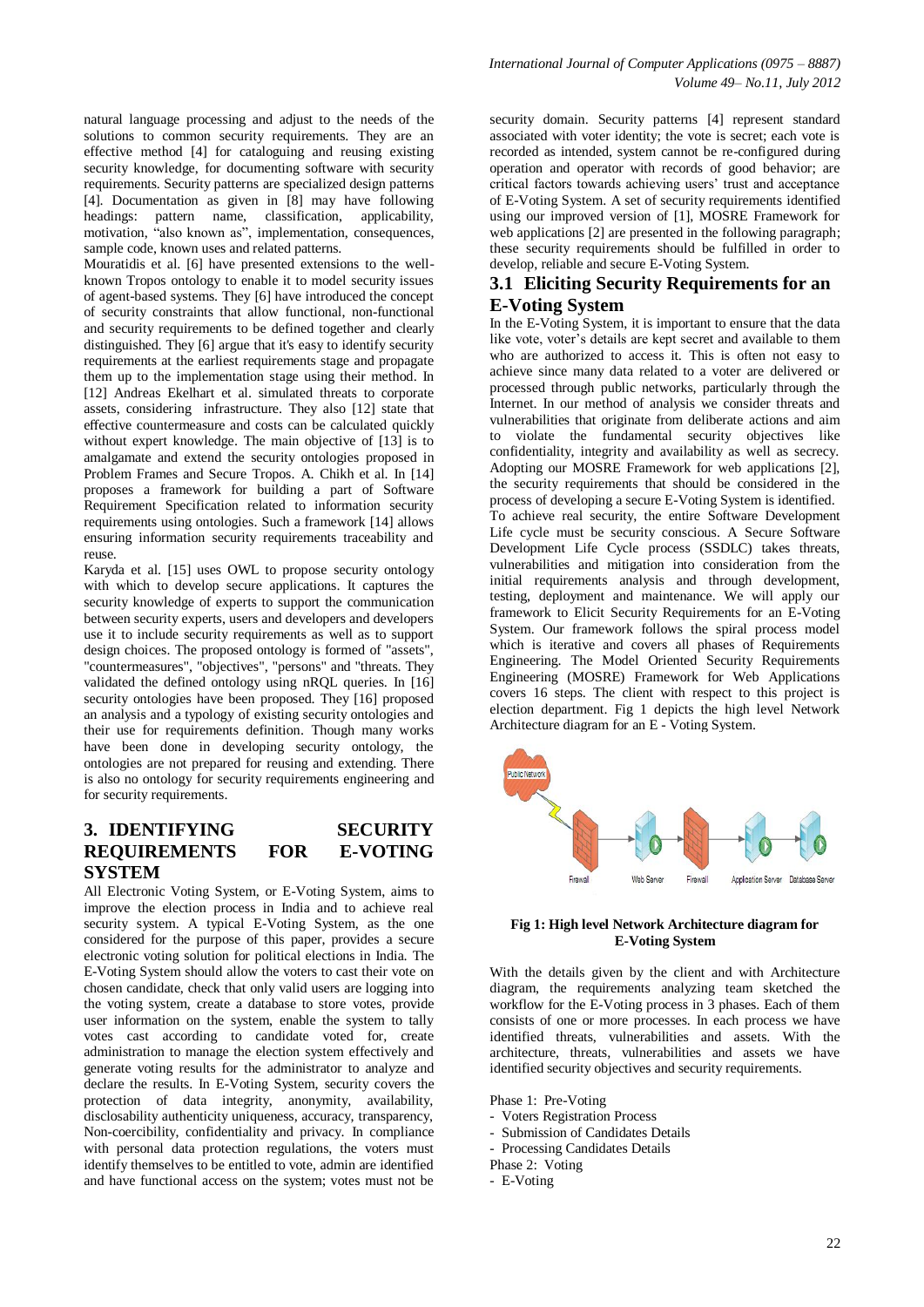Phase 3: Post-Voting

- Approval of votes and ballots

- Registration of P-votes results

- Counting E-votes & P-votes
- Declaration of Results

In this section we consider only phase 2 process of E-Voting System and identified the following security requirements using MOSRE framework:

SR 2.1.1 It should not be possible to insert, delete or modify any votes without authorization by the Election department personnel.

SR 2.1.2 It should be ensured that the election system presents an authentic ballot to the voter.

SR 2.1.3 The solution for voting in an uncontrolled environment should issue a message to inform the voter whether the vote has been successfully cast.

SR 2.1.4 The Election System should provide the e-voter with 'end-to-end' proof that the cast vote is received and recorded.

SR 2.1.5 The election system should ensure that the voter's choice is accurately represented in the vote and that the sealed vote is successfully stored.

SR 2.1.6 To allow for a delay in messages, the election system should remain open for a configurable period of time after the end of the polling.

SR 2.1.7 The voter can, at any time cast vote, abort his polling process till he submit his vote without losing his right to vote due to timeout or errors during communication.

SR 2.1.8 A voter should only be able to vote in contests that he/she is entitled to vote in.

SR 2.1.9 The E-Voting components of the election system should be configurable to authenticate for every vote or session.

SR 2.1.10 The voter authentication should expire after an idle period. The length of the idle time-out period should be configurable.

SR 2.1.11 The E-Voter's decision or the display of the evoter's choice should be destroyed after the vote has been cast.

SR 2.1.12 It should not be possible during transfer in the network, to alter, delete or add vote records.

Table 1 gives a set of security requirements with regard to E-Voting System mapped to the security objectives. The set has been built using the threat and asset analysis.

#### **Table 1. Security Requirements mapped to Security Objectives**

| <b>Security</b><br><b>Requirements</b> | <b>Security</b><br><b>Objectives</b> |
|----------------------------------------|--------------------------------------|
|                                        |                                      |
| SR 2.1.1                               | Integrity                            |
| SR 2.1.2                               | Availability                         |
| SR 2.1.3                               | Accuracy                             |
| SR 2.1.4                               | Accuracy                             |
| SR 2.1.5                               | Reliability                          |
| SR 2.1.6                               | Availability                         |
| SR 2.1.7                               | Uniqueness                           |
| SR 2.1.8                               | Identification                       |
| SR 2.1.9                               | Authentication                       |
| SR 2.1.10                              | Authentication                       |
| SR 2.1.11                              | Confidentiality                      |
| SR 2.1.12                              | Integrity                            |

With this set of security requirements, regard to web-based E-Voting Systems, we will build ontology for E-Voting System, which can be used by the developers to model and implement security requirements for an E-Voting System.

# **3.2 Security Requirements Pattern in Requirements Engineering Phase**

In security requirements engineering phase, we first decide what to protect called assets, then we analyze the security goals, threats and vulnerabilities to the assets. There are several analysis process patterns in Requirements Engineering phase [9]. We calculate the risk and categorize and prioritize the security requirements and finally we specify these security requirements into security requirements pattern. Security requirements Patterns use existing, well-proven pattern in software development and help to promote effective secure software development practices. The use of security requirements patterns increases the security awareness and assists software developers in incorporating security mechanisms and techniques into the software development process, by using known practices in recurring security problems. Hence, security requirements patterns assist developers in adopting effective security solutions and in using them in the intended way.

The structure of the security requirements patterns that is proposed herein comprises the following attributes: a) name of the security requirements pattern, b) overview of the security problem the pattern addresses, c) general description of the security requirements that meets the identified problem, d) security objectives it addresses, e) assets protected when the security requirements is applied, f) threats addressed, g) vulnerabilities encountered, h) the impact of the threats and vulnerabilities to the web based applications and i) related security requirements patterns in conjunction with the main security requirement pattern. We propose to build security requirements ontology to derive important security requirements with attributes and the relations among them are described in the next section.

# **3.3 Security Requirements Patterns for E-Voting System**

The Tables 2 and 3 present the security Requirement patterns based on the structure given in the subsection 3.2. The developed Security Requirements patterns have all possible security requirements [10] that can be used during the process of designing and developing an E-Voting System. They form a representative set of possible requirements that illustrates what security requirement patterns should be implemented by the application developers. In this section we will give the Security Requirements Patterns for some of the security Requirements given in the subsection 3.1.

**Table 2. Security Requirement Pattern 1**

| <b>Pattern</b> | <b>Vote Confidentiality</b>              |
|----------------|------------------------------------------|
| <b>Name</b>    |                                          |
| Problem        | Secure Vote exchange over<br>public      |
|                | networks.                                |
| Security       | The E-Voter's decision or the display of |
| Requirements   | the e-voter's choice should be destroyed |
|                | after the vote has been cast             |
| Security       | Confidentiality, Integrity, Privacy      |
| Objectives     |                                          |
| Assets         | Vote, Voters credentials,<br>Election    |
|                | System, E-Voting application, Voters     |
|                | System                                   |
| <b>Threats</b> | A malware accesses, Man-in-the-middle,   |
|                | Voter Impersonation                      |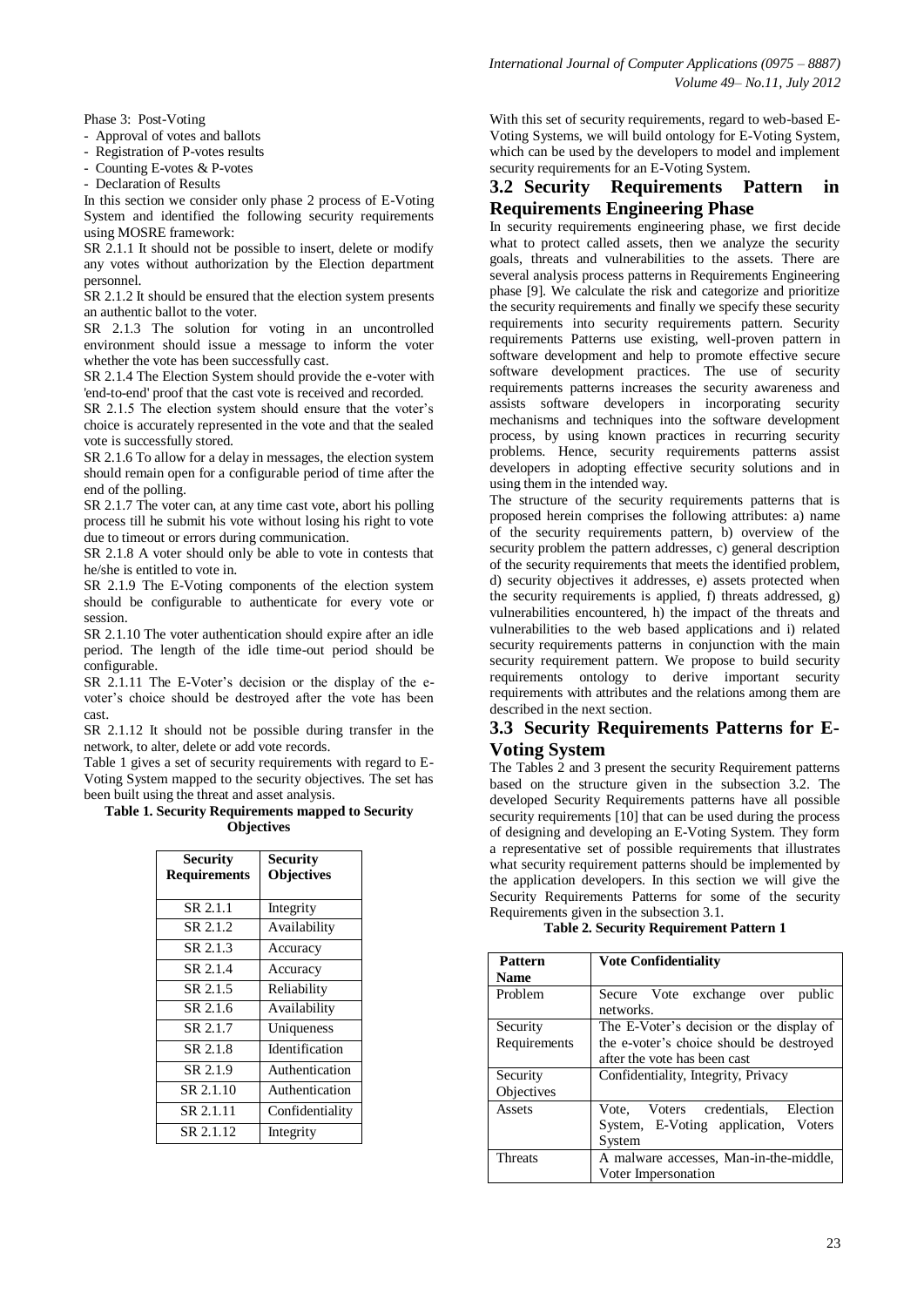| Vulnerabilities | File Manipulation, inadequate protection |
|-----------------|------------------------------------------|
|                 | of user accounts                         |
| Impact          | High                                     |
| Related         | Authentication, Integrity                |
| Patterns        |                                          |

**Table 3. Security Requirement Pattern 2**

| <b>Pattern Name</b> | <b>Voter Authentication</b>                |
|---------------------|--------------------------------------------|
| Problem             | Each actor have access to each component   |
|                     | of the e-voting application based on their |
|                     | roles and specific privileges              |
| Security            | The E-Voting components of the election    |
| Requirements        | system should be configurable<br>to        |
|                     | authenticate every vote or session.        |
| Security            | Confidentiality, Authentication, Privacy,  |
| Objectives          | Integrity                                  |
| Assets              | Vote, Voters credentials, Election System  |
| <b>Threats</b>      | Authentication Token Forgery, Man-in-      |
|                     | the-Middle Voter Impersonation, Identity   |
|                     | spoofing, Unauthorized access              |
| Vulnerabilities     | Weak authentication method, insecure       |
|                     | credential transfer, weak passwords        |
| Impact              | High                                       |
| Related             | Confidentiality, Integrity                 |
| Patterns            |                                            |

In Table 2 and 3 we have given the Security Requirements Patterns for vote Confidentiality and Voter Authentication with security requirements, assets, threats, vulnerabilities, and impact. These patterns can be used to develop the ontology for the specification of security requirements in security requirements engineering phase. In the next section we discuss on our proposal for security requirements ontology.

# **4. SECURITY REQUIREMENTS ONTOLOGY FOR DESIGNING SECURITY REQUIREMENTS PATTERNS**

This is a proposal to initiate the design of the ontology for Security Requirements Patterns. We use Ontology for specification of Security Requirements in Security Requirements engineering phase.

Security Requirements patterns can be used by developers to fulfill the security requirements of an E-Voting System. The security Requirements patterns can be developed by security experts for different web applications and can be applied for different domain. The design of the security requirements patterns is followed with the development of security requirements ontology. The development of the security Requirements ontology can be carried out in the following phases:

In the first phase, a set of questions were found, the answers and information we would like to receive when using the security requirements ontology are prepared. Our focus was to build the security requirements ontology in the area of E-Voting System. This process enabled us to identify the important concepts and terms within the e-voting domain. The second phase is the formation of ontology classes. The terms used as ontology classes are the following: Stakeholder, Security Objective, Threat, Security Requirements, Assets, Vulnerabilities, Security Requirements Pattern, impact, severity and web application. The third phase involved drawing the relations among the ontology classes and the properties used to represent the relations are use, have,

requires, is vulnerable to, implemented in, protects, mitigated by, provide, damage, affects, exploited by, addresses, assessed and part-of. These phases can be repeated several times, and the ontology can be validated using questions formed earlier in phase one. The iterations can be ended only when the system could provide valid answers. With the idea of [10, 11] we propose our security requirements ontology for E-Voting System.



**Fig 2: Security Requirements Ontology**

In the ontology presented in the Fig 2, the concept of a Security Requirements Patterns is a representation of the Security Requirements Patterns and is connected with the concept of Security Requirements with a provide relationship: each security Requirements pattern provides a specific set of Security Requirements. In practice, each Security requirements pattern is matched with a set of Security Requirements during the ontology instantiation. A Security Requirements Pattern is defined as a set of Asset, Vulnerability, threats and impact. In this way, one can start from the security objectives, find the Security Requirements Pattern that match them and, thus, choose specific Security Requirements. In this way, the high level security requirements and objectives can be fulfilled by implementing in the web applications by the developers. The ontology is used to model higher level class diagram and used in the design phase to reach a low level of abstraction of a class diagram. The Protégé tool can be used for developing the security requirements ontology.

## **5. DISCUSSION**

The approach described in this paper aims to exploit accumulated knowledge and expertise in the field of security requirements for the benefit of the application developer. Our knowledge-Oriented approach uses the idea of Siponen [3] since the use of patterns allows security solutions to be incorporated in the application development process. Compared to other approaches, the use of security requirements patterns coupled with the development of security requirements ontology provides better flexibility. Furthermore, this approach can provide solutions for all types of security requirements that may be relevant to an e-voting application.

The Acegi system, for example, is oriented towards addressing security requirements related solely to authentication and authorization. The approach described in this paper provides the features like it captures the knowledge